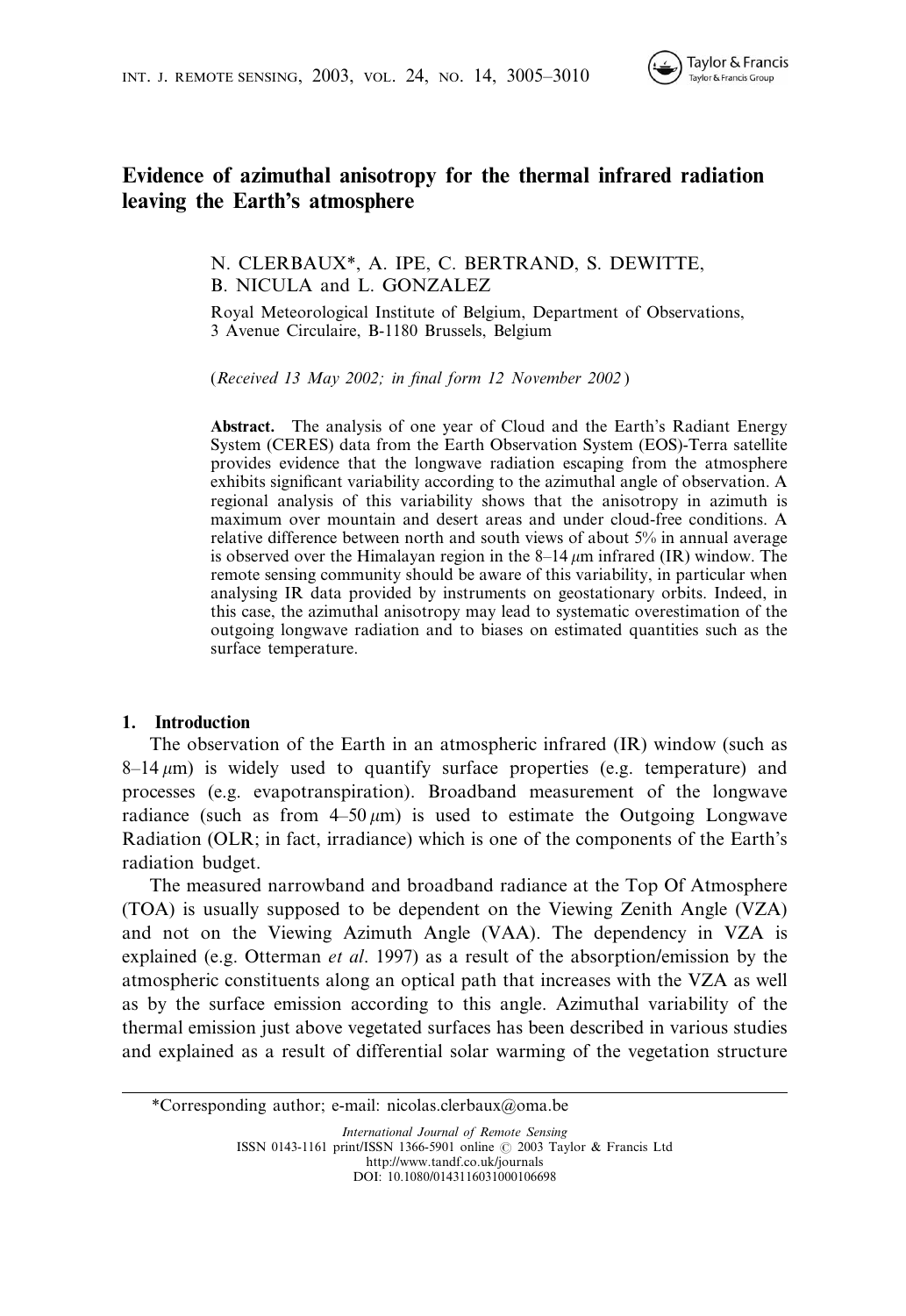(e.g. Kimes 1981). Logically, the anisotropy at the surface level should propagate up to the TOA albeit reduced due to the atmospheric constituents and clouds.

Lipton and Ward (1997) have simulated the anisotropy for mountain areas in North America using digital elevation data and an atmospheric model. They have shown that the variation of the incoming solar flux with the surface slope can lead to large biases in satellite retrieval of surface temperature.

Using simultaneous IR radiances from Geostationary Orbiting Environmental Satellite (GOES)-8, -9 and -10, Minnis and Khaiyer (2000) were able to observe the anisotropy in the azimuth direction. They have shown that the phenomenon is closely correlated with surface slopes, as suggested by Lipton and Ward. Nevertheless, using only observations from geostationary satellites (i.e. located over the equator) the Minnis and Khaiyer (2000) analysis may underestimate the magnitude of the azimuthal anisotropy. On the other hand, this approach allows an interesting analysis of its diurnal cycle.

In this Letter, evidence of azimuthal anisotropy is highlighted using a simple statistical analysis of Cloud and the Earth's Radiant Energy System (CERES) data. The data and methodology used allow to estimate the annual average of the azimuthal variability at regional scale. In addition, the study provides a quantitative relationship between the anisotropy in the atmospheric IR window and the one observed for broadband longwave radiance.

# 2. CERES–Terra data

Our study is based on 12 months of the CERES (Wielicki et al. 1996) data from the Terra spacecraft. The satellite is operating in a Sun-synchronous orbit with the descending node crossing time of 10:30. This implies that the satellite observations are made at Local Time (LT) close to 10.30 and 22:30. The CERES instrument is a three-channel broadband radiometer providing accurate measurement of shortwave  $(0.3-5 \,\mu\text{m})$ , longwave  $(5-50 \,\mu\text{m})$  and IR window  $(8-12 \,\mu\text{m})$  radiances. There are two identical CERES instruments aboard Terra. One instrument is operating in a crosstrack scan mode and the other in a biaxial scan mode. The first mode is used to obtain the complete spatial coverage of the Earth while the biaxial scan mode is mainly used to characterize the angular distribution of the radiation (Angular Distribution Model). In the second mode there is a complete sampling in zenith VZA and azimuth VAA angles.

For the analysis, 314 days of CERES–Terra data in biaxial scan mode are used, ranging from November 2000 to November 2001. This amounts to about  $1.6 \times 10^9$ observations, half during the morning pass and half during the evening pass.

## 3. Methodology

According to the VAA, each CERES observation of the Earth is classified as an observation from the south or from the north. An observation from the south corresponds to a viewing azimuth VAA in the range  $90-270^{\circ}$ . The averaged CERES longwave and IR window radiances measured from the south  $(L<sub>S</sub>)$  and from the *north* ( $L_N$ ) are evaluated on a 1<sup>°</sup> × 1<sup>°</sup> box grid. For the data used, there are about 13 000 south and north observations for each box and instrument channel. The difference  $(L<sub>S</sub>-L<sub>N</sub>)$  between these two radiances is a simple indicator of the anisotropy in azimuth. In the following, the relative difference  $\Delta$ , expressed as a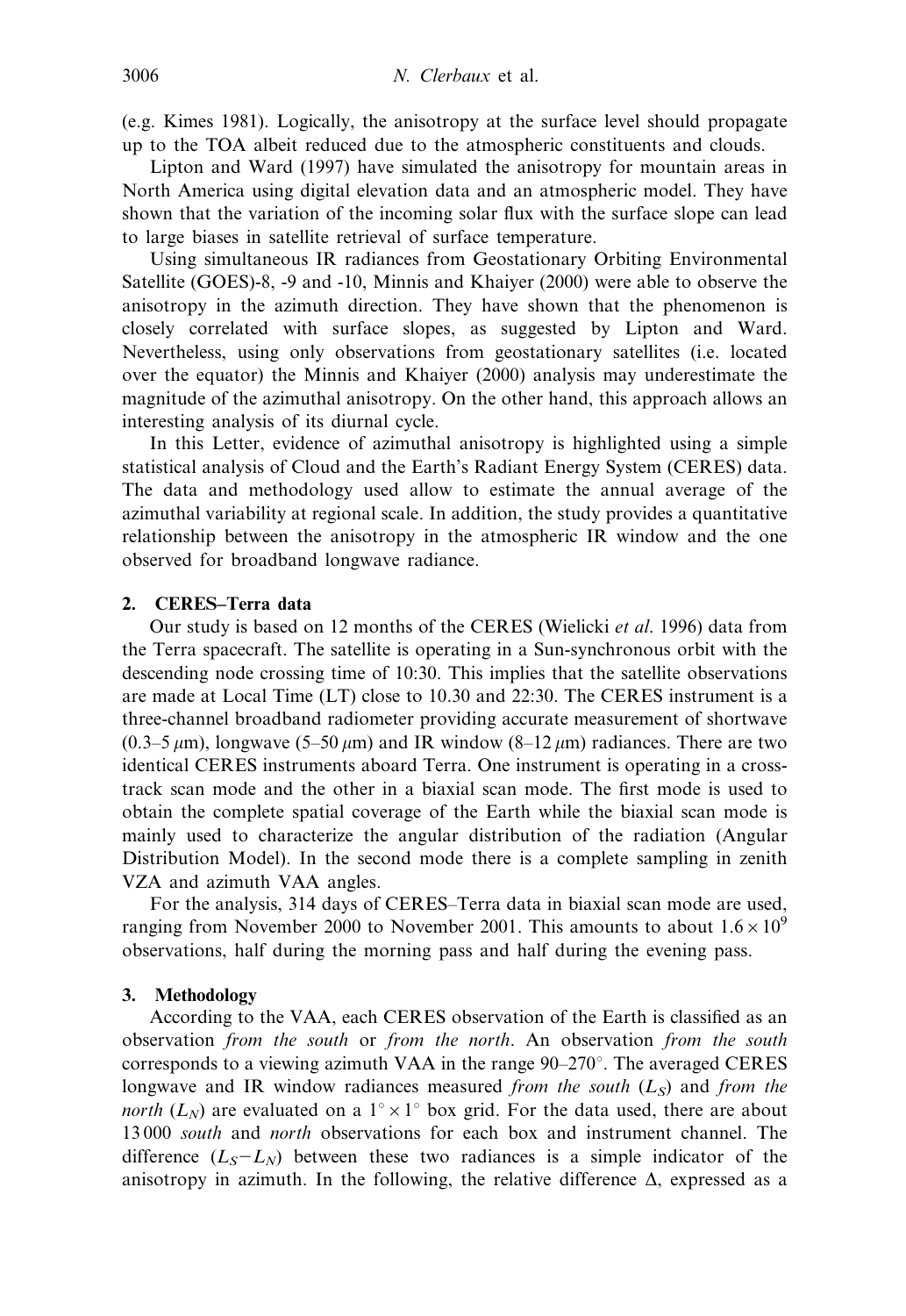percentage, will be used as the measurement of the anisotropy:

$$
\Delta = \frac{L_S - L_N}{(L_S + L_N)/2} \tag{1}
$$

# 4. Results

Figure 1(a) shows the regional variation of  $\Delta$  for the CERES IR window channel for the morning orbit (10:30 LT). This figure provides evidence that, on average, the anisotropy in azimuth  $\Delta$  is positive in the Northern Hemisphere and negative in the Southern. The largest anisotropy is observed over mountain and desert areas like the Himalayan region, the Alps, the Atlas Mountains, the North and South American Cordilleras, and the South African and Australian deserts. For land surface, the typical annual average anisotropy at 10:30 LT ranges between 1% and 5%.

Applying the same analysis on data from the evening orbit at 22:30 does not produce these areas of large azimuthal anisotropy over mountains or deserts. The anisotropy appears then to be caused by a difference in the daytime solar warming of north and south faces of the surface. For example, the anisotropy for the CERES IR window channel in the Himalayan region (area between  $29-38^\circ$  N and between  $69-104^{\circ}$  E) was  $3.14\%$  and  $0.54\%$  for the 10:30 and 22:30 times, respectively.

Regional anisotropy for the CERES longwave channel is given in figure  $1(b)$ . Compared with the IR window case, the anisotropy is here reduced due to the atmosphere absorption/emission in spectral regions outside of the atmospheric windows. The scatter plot in figure 2 shows the correlation between broadband and window anisotropy. On this graph, the anisotropy for broadband longwave radiance appears to be roughly 57% of that in the IR window.

To study the influence of the cloud cover on the anisotropy, the Earth Radiation Budget Experiment (ERBE) scene identification is used. This scene identification is done using the Maximum Likelihood Estimation (MLE) algorithm of Wielicki and Green (1989), which classifies the cloudiness according to the cloud fraction as clear ( $\langle 5\%$ ), partly cloudy (5–50%), mostly cloudy (50–95%) or overcast ( $>95\%$ ). Figure 1(c) shows the regional variation of  $\Delta$  when only the CERES clear or partly cloudy measurements are used to evaluate the south and north radiances in equation (1). The main result here is that, for cloud-free conditions, the IR radiance does not exhibit azimuthal anisotropy over the ocean. This is a valuable result for the remote sensing of the sea surface temperature. In figure  $1(c)$ , the values of the azimuthal anisotropy measured over the ice packs near antarctica and over Canadian tundra and Siberia appear to be too high. This is probably due to the fact that over reflective surfaces, such as ice and snow, the ERBE scene identification relies mainly on the CERES longwave measurement and is then correlated to the (small) signal one may wish to estimate.

## 5. Conclusions

The simple statistical analysis of CERES–Terra data has demonstrated a significant dependency in azimuth for the thermal radiance field at the TOA, mainly over arid and mountain regions. The regional analysis has only been carried out for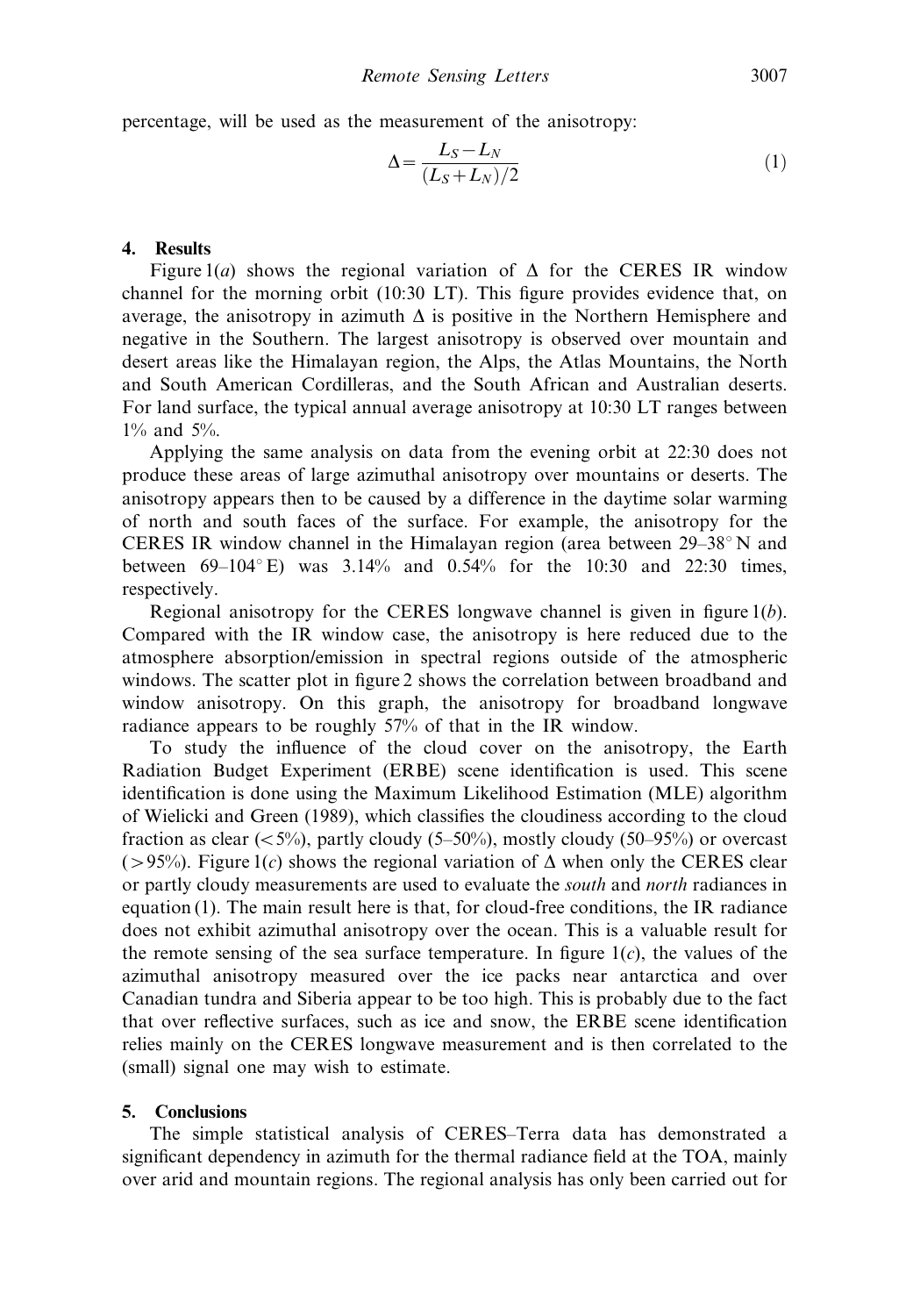

Figure 1. Annual average of the azimuth anisotropy  $\Delta$  (%) for the CERES: (*a*) infrared window channel,  $(b)$  broadband longwave channel and  $(c)$  infrared window channel under clear and partly cloudy conditions only.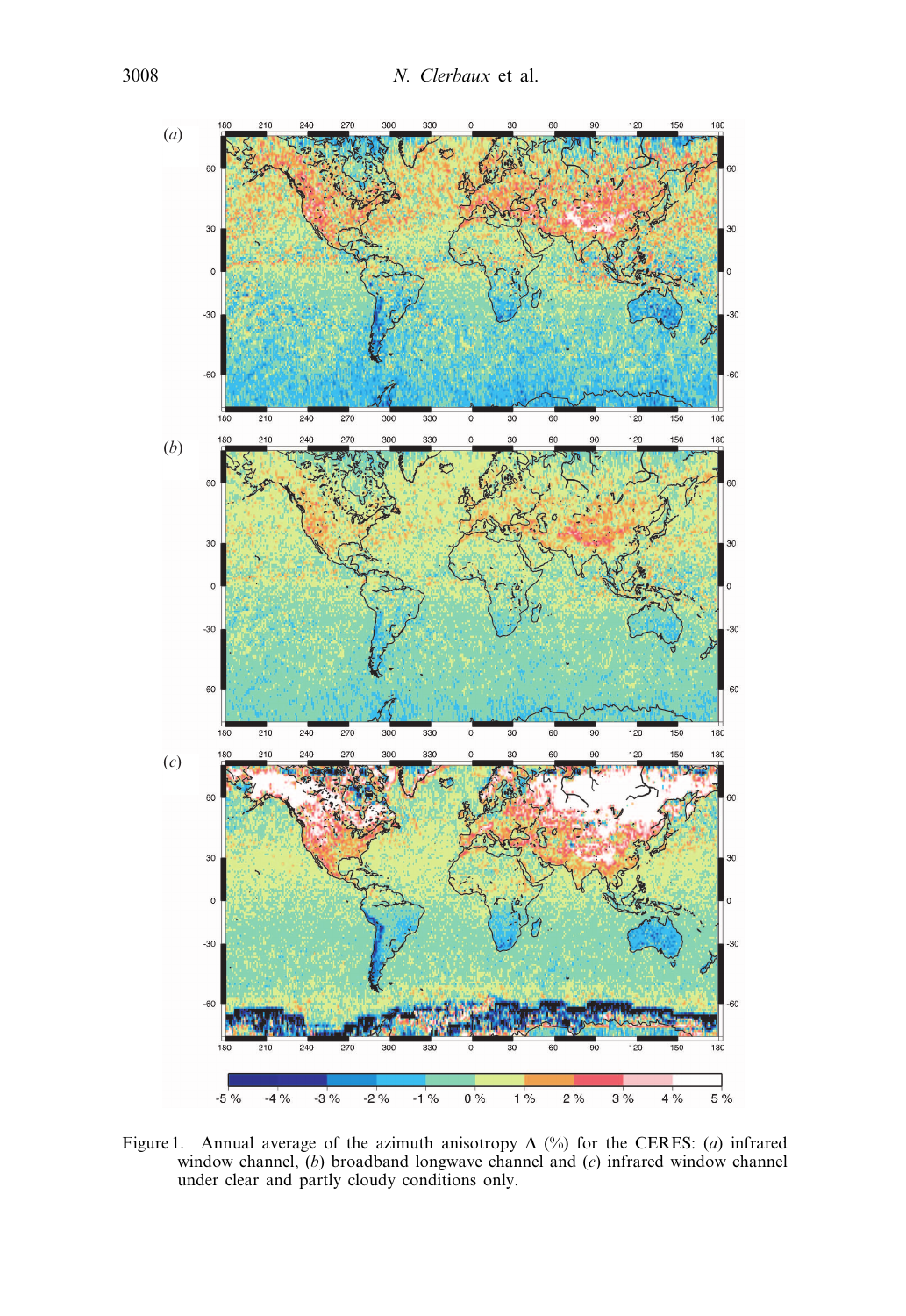

Figure 2. Scatter plot of the longwave versus the window anisotropies. Each dot corresponds to a  $1^{\circ} \times 1^{\circ}$  box. The correlation coefficient is 0.978 and the rms error is 0.14%.

10:30 and 22:30 LT. The data from the CERES instruments on the Aqua satellite will allow the same kind of analysis for 4:30 and 16:30 LT.

Since, in the near future, new Earth observation capabilities will be available from geostationary orbits, one should be aware of this anisotropy in azimuth when using thermal IR measurements. Indeed, from a geostationary orbit, the Northern Hemisphere is always observed from the south and the opposite is true for the Southern Hemisphere. As an example, Meteosat Second Generation, which was launched in August 2002, carries the Geostationary Earth Radiation Budget (GERB) instrument, a broadband radiometer similar to CERES but designed for the geostationary orbit. The data processing for the GERB instrument (mainly estimation of the fluxes from the directional measurements) should take into account this azimuthal anisotropy to avoid overestimation of the OLR over the arid and mountainous areas.

#### Acknowledgments

The authors are grateful to the Atmospheric Sciences Data Center at NASA Langley Research Center for providing the CERES data used in this study. The work was supported by the Belgian Science Policy Office (DWTC/SSTC) through the PRODEX programme.

#### **References**

KIMES, D. S., 1981, Azimuthal radiometric temperature measurements of wheat canopies. Applied Optics, 20, 1119–1121.

LIPTON, A. E., and WARD, J. M., 1997, Satellite-view biases in retrieved surface temperature in mountain areas. Remote Sensing of Environment, 60, 92–100.

MINNIS, P., and KHAIYER, M. M., 2000, Anisotropy of land surface skin temperature derived from satellite data. Journal of Applied Meteorology, 39, 1117-1129.

OTTERMAN, J., STARR, D., BRAKKE, T., DAVIES, R., JACOBOWITZ, H., MEHTA, A., CHERUY, F.,